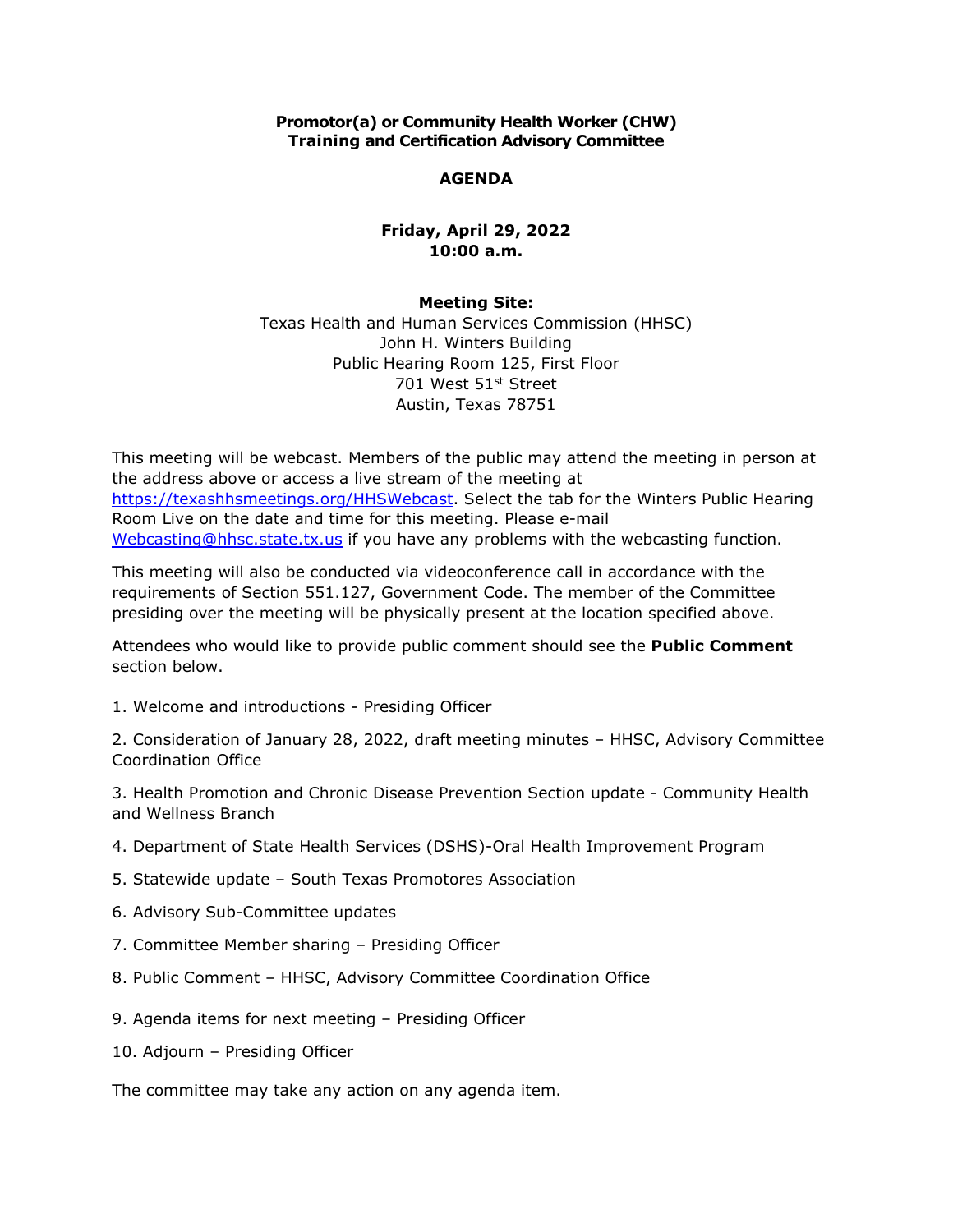**Public Comment:** DSHS welcomes public comments pertaining to topics above. Members of the public who would like to provide public comment may choose from the following options:

- 1. **Oral comments provided virtually**: Members of the public must pre-register to provide oral comments virtually during the meeting by completing a Public Comment Registration form at [https://texashhsmeetings.org/CHW\\_PCReg\\_Apr2022](https://texashhsmeetings.org/CHW_PCReg_Apr2022)  no later than 5:00 p.m. Wednesday, April 27, 2022. Please mark the correct box on the Public Comment Registration form and provide your name, either the organization you are representing or that you are speaking as a private citizen, and your direct phone number. If you have completed the Public Comment Registration form, you will receive an email the day before the meeting with instructions for providing virtual public comment. Public comment is limited to three minutes. Each speaker providing oral public comments virtually must ensure their face is visible and their voice audible to the other participants while they are speaking. Each speaker must state their name and on whose behalf they are speaking (if anyone). If you pre-register to speak and wish to provide a handout before the meeting, please submit an electronic copy in accessible PDF format that will be distributed by HHS staff to CHW members and State staff. Handouts are limited to two pages (paper size: 8.5" by 11", one side only). Handouts must be emailed to [Frank.Luera@dshs.texas.gov](mailto:Frank.Luera@dshs.texas.gov) immediately after pre-registering, but no later than 5:00 p.m. Wednesday, April 27, 2022, and include the name of the person who will be commenting. Do not include health or other confidential information in your comments or handouts. Staff will not read handouts aloud during the meeting, but handouts will be provided to CHW members and State staff.
- 2. **Written comments**: Members of the public may provide written public comments by completing a Public Comment Registration form at [https://texashhsmeetings.org/CHW\\_PCReg\\_Apr2022.](https://texashhsmeetings.org/CHW_PCReg_Apr2022) A member of the public who wishes to provide written public comments must email the comments to [Frank.Luera@dshs.texas.gov](mailto:Frank.Luera@dshs.texas.gov) no later than 5:00 p.m. Wednesday, April 27, 2022. Please include your name and the organization you are representing or that you are speaking as a private citizen. Written comments must be emailed to DSHS immediately after pre-registering and include the name of the person who will be commenting. Written comments are limited to two pages (paper size: 8.5" by 11", one side only). Do not include health or other confidential information in your comments. Staff will not read written comments aloud during the meeting, but comments will be provided to CHW members and State staff.
- 3. **Oral comments provided in-person at the meeting location**: Members of the public may provide oral public comment during the meeting in person at the meeting location either by pre-registering using the form above or without preregistering by completing a form at the entrance to the meeting room. Do not include health or other confidential information in your comments.

## **Note: These procedures may be revised at the discretion of HHSC.**